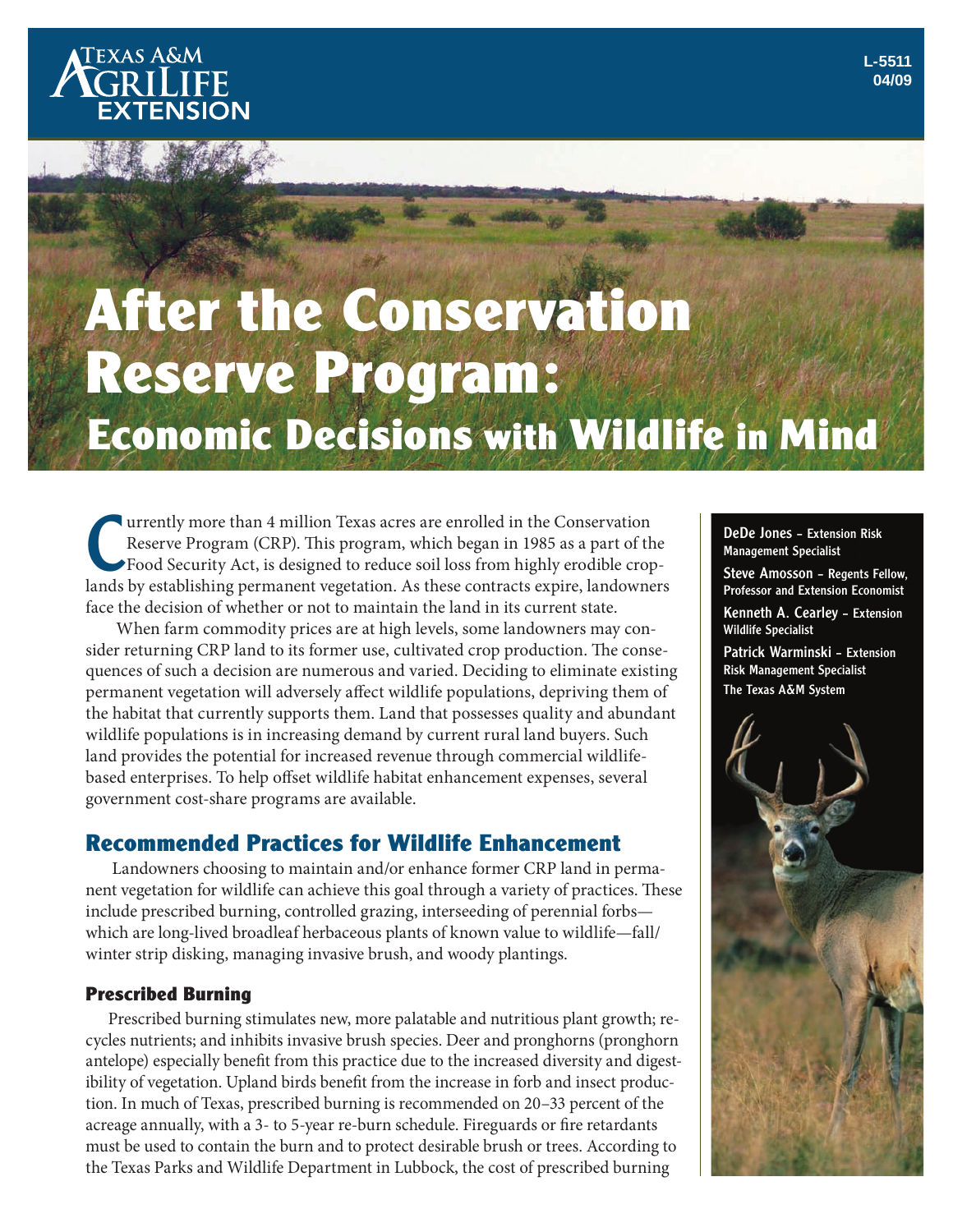depends on location and size of the burn(s). The estimated cost of this practice is \$3 to \$6 per acre. Extra caution must be exercised in areas that experience high winds and low humidity, such as the Texas Panhandle and West Texas. Because burns can be difficult to control and must be closely monitored, only experienced personnel should implement this practice. Participation in a prescribed burn association such as the Texas Panhandle Prescribed Burn Association (http://www.ranches.org/tppba.htm) or the Edwards Plateau Prescribed Burning Association (http:// www.ranchmanagement.org/eppba/) is recommended.

## **Controlled Grazing**

Properly managed grazing can positively affect wildlife populations, while improper grazing will likely be detrimental. A cautious approach is recommended, using a light to moderate stocking rate of 75 percent of normal during wet years and 25 percent of normal during dry years. A rest-rotation grazing system should yield additional favorable results.

Landowners who choose to graze former CRP acreage might need to provide fencing and watering facilities for wildlife and livestock. These amenities often are lacking on former cropland. Existing livestock watering systems can be modified for wildlife. For example, windmill overflow can be directed to small, ground-level depressions for ease of accessibility. Table 1 shows the estimated costs for developing a well and its windmill at various depths and heights. The estimated cost of the well is based on 5-inch PVC casing and includes drilling, casing, capping, gravel, packing, and slush pit digging. Windmill expenses include mill, tower, sucker rod, pipe removal and replacement, and cylinder pump. Storage facilities are not included in the estimate. In some areas 4 gallons per minute production on a section—640 acres—is adequate, given a stocking rate of 8 acres

#### Table 1. Estimated well and windmill costs at various depths and heights

| Well       |          | Windmill  |          |            |                    |
|------------|----------|-----------|----------|------------|--------------------|
| Depth (ft) | Cost     | Size (ft) | Cost     | <b>GPM</b> | <b>System cost</b> |
| 150        | \$4,500  | 12        | \$16,350 | 4          | \$20,850           |
| 250        | \$5,400  | 12        | \$19,650 | 4          | \$25,050           |
| 350        | \$7,300  | 12        | \$22,950 | 3          | \$30,250           |
| 450        | \$9,200  | 14        | \$29,250 | 4          | \$38,450           |
| 550        | \$11,100 | 14        | \$32,500 | 4          | \$43,650           |

per head. Other areas and grazing strategies will have different water production requirements. The estimated life of a windmill is 75 years, with estimated annual repair costs of \$50 to \$75.

Perimeter and cross fences are essential to manage grazing. Permanent electric fences are a good option to save costs, usually lasting 20 to 30 years and requiring minimal maintenance. The estimated cost of electric fencing is \$693.24 for a one-strand electric wire and \$890.12 for a two-strand electric wire, as shown in Table 2.

#### Table 2. Estimated fencing costs for one- and twostrand electric wire.

| 1 Strand 1 Mile Electric |          |                |          |  |  |  |  |
|--------------------------|----------|----------------|----------|--|--|--|--|
|                          | Quantity | Price per unit | Total    |  |  |  |  |
| Rebar posts              | 264      | \$0.74         | \$195.36 |  |  |  |  |
| Wire (1 mile)            | 1        | \$152.00       | \$152.00 |  |  |  |  |
| Insulators               | 264      | \$0.17         | \$44.88  |  |  |  |  |
| Solar panel              | 1        | \$190.00       | \$190.00 |  |  |  |  |
| Charger                  | 1        | \$111.00       | \$111.00 |  |  |  |  |
| Total                    |          |                | \$693.24 |  |  |  |  |
| 2 Strand 1 Mile Electric |          |                |          |  |  |  |  |
|                          | Quantity | Price per unit | Total    |  |  |  |  |
| Rebar posts              | 264      | \$0.74         | \$195.36 |  |  |  |  |
| Wire (1 mile)            | 2        | \$152.00       | \$304.00 |  |  |  |  |
| Insulators               | 528      | \$0.17         | \$89.76  |  |  |  |  |
| Solar panel              | 1        | \$190.00       | \$190.00 |  |  |  |  |
| Charger                  | 1        | \$111.00       | \$111.00 |  |  |  |  |
| Total                    |          |                | \$890.12 |  |  |  |  |

## **Interseeding of Perennial Forbs**

Interseeding of forbs into existing grass stands increases plant species diversity and nutritive value, enhancing wildlife habitat year round. Deer and pronghorns, for example, readily consume forbs, and birds benefit from the food and cover forbs provide. Legumes such as purple prairie clover, Illinois bundleflower, and partridge pea work well in much of Texas, fixing nitrogen in the soil and having minimal need for replanting. Seed cost is about \$10 to \$15 per acre. The estimated cost of custom interseeding forbs is \$15 per acre.

## **Fall/Winter Strip Disking**

Light disking sets back plant succession, encouraging the development of annual forbs and promoting new growth in bare areas. Forage quality improves for wild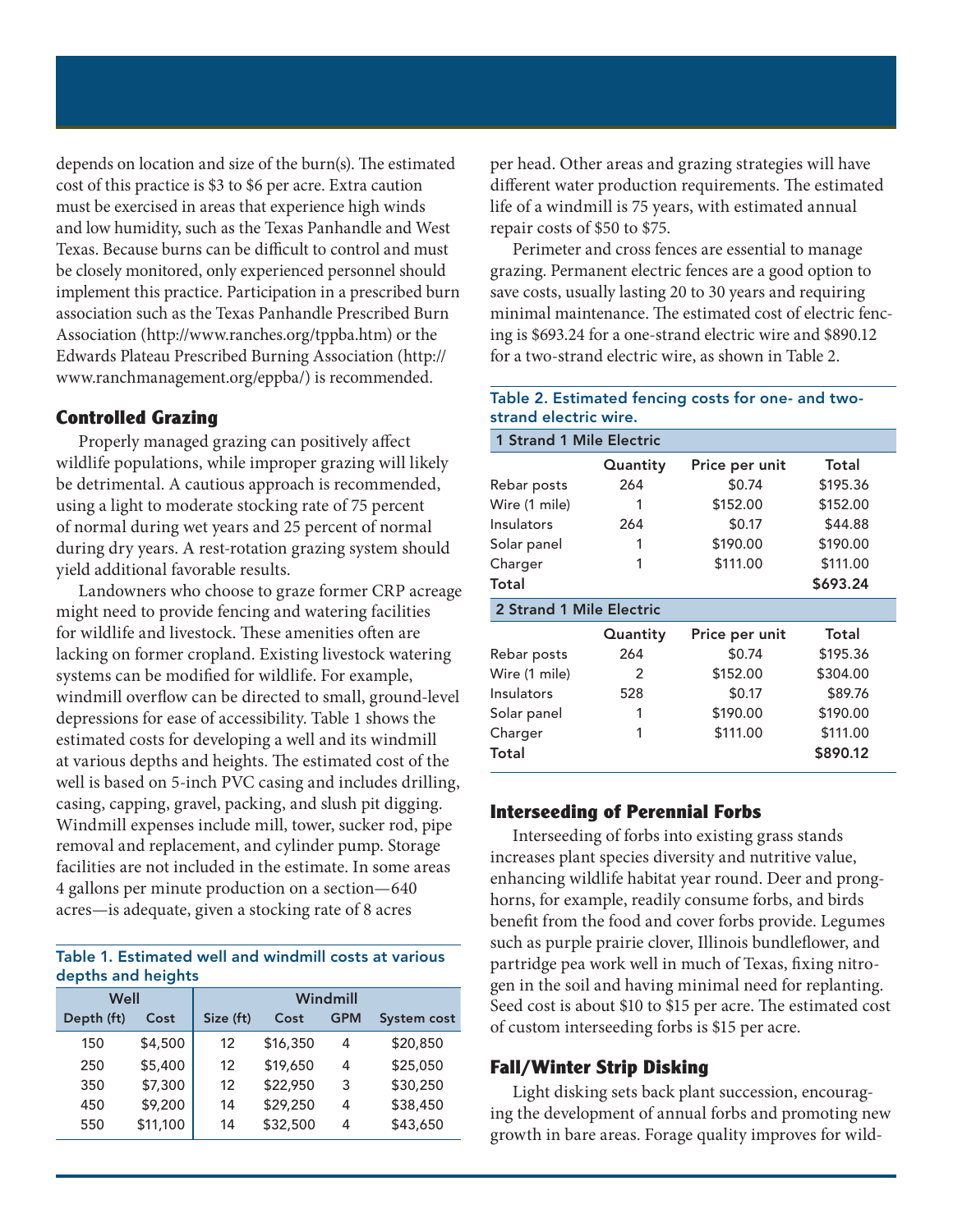life, and the more open canopy enhances brood cover by allowing less-restricted chick movement. Disking also provides for increased insect production because of the new plant growth. If soil moisture is adequate, disk strips every 2 to 3 years. No more than a third to a half of a given field should be disked annually. Disk in late fall or early winter for best results. The estimated custom rate for light disking is \$11 per acre.

#### **Managing Invasive Brush**

The lack of low-growing shrubs that provide suitable loafing and escape cover for upland game birds is a limiting factor on many former CRP lands. Brush species such as lotebush, sandplum, and littleleaf sumac, which are "invaders"on many fields, are useful and attractive to wildlife. However, mesquite, the primary invader of many Texas CRP fields, can be a less-than-ideal cover for wildlife. To enhance its usefulness for quail, half-cut smooth bark stems with a hand saw as shown on http://teamquail.tamu.edu/videos.htm. The cost of labor only—based on 10 plants per hour, 10 plants per acre, and a minimum wage rate of \$6.55 per hour—is 66 cents per plant or \$6.55 per acre.

When about 10-15 percent canopy cover of low-growing brush exists, habitat improves for most upland game birds compared to a brush-free landscape. In contrast, white-tailed deer generally favor brush canopy of about 40–70 percent cover. If brush canopy cover is too dense to meet land management objectives, herbicide can be used to remove less desirable woody plants. Custom spraying of herbicide costs about \$5 per acre. Chemical costs vary, based on the type of herbicide used and the amount of acreage sprayed. Broadcast rates for some of the more common chemicals are: Remedy Ultra, \$6.38 per acre; and Reclaim, \$22.50 per acre. Individual plant treatment allows selective removal of less desirable woody plants, saving the more desirable, and where feasible is generally more effective for improving wildlife habitat. Chemical cost per acre is often reduced, and application expense is \$6.55 per hour. Plants can also be selectively removed mechanically, using equipment such as a track excavator equipped with a modified rootplowlike bucket. The cost of this type of custom mechanical removal can be \$115 or more per hour, depending on terrain, brush type, and brush density.

#### **Woody Plantings**

Planting trees and shrubs on CRP land provides important habitat for wildlife. However, planting location, size, and configuration of woody cover must be carefully considered. For example, to benefit upland birds, plantings of woody cover must be interspersed with grassy nesting cover. Choose woody plant varieties according to desirability for wildlife habitat, adaptability, and the follow-up care and maintenance required. The Texas Forest Service provides "Wildlife Packets" of selected woody plant seedlings adapted to various parts of the state. These packets, which are available each spring, contain about 100 plants from four different species. In 2008, prices for wildlife packets were: deer, \$75 per packet; quail and pheasant, \$55 per packet; squirrel, \$75 per packet; and turkey, \$55 per packet. The cost of custom planting these wildlife packets is about \$15 per acre.

Seedling survival may require supplemental watering until plants are well established. Costs for irrigation systems vary widely depending on the number of trees to be planted and proximity to water sources. Handwatering rates are primarily for labor, with a minimum wage of \$6.55 per hour. Weed control using barrier cloth, herbicides, or disking will also be necessary for seedling survival. Weed barrier cloth costs about 50 cents per running foot. The custom herbicide application rate on former CRP land is \$5 per acre. Chemical cost depends on the type of chemical used. For example, one application of glyphosate costs \$6.25 per acre. The estimated cost of disking is \$11 per acre. If necessary, fence woody plantings to protect them from livestock. Estimated fencing costs are \$693.24 per mile for a one-strand electric wire and \$890.12 per mile for a two-strand electric wire.

#### **Summary of Wildlife Enhancement Practices**

Habitat improvement practices such as prescribed burning, controlled grazing, interseeding of perennial forbs, fall/winter strip disking, managing invasive brush, and woody plantings offer significant benefits to many wildlife species. A summary of estimated costs for each practice is given in Table 3.

# **Available Cost Share Programs**

Maintaining former CRP land in permanent vegetative cover for the continued benefit of wildlife instead of converting it back to cropland may not always be the best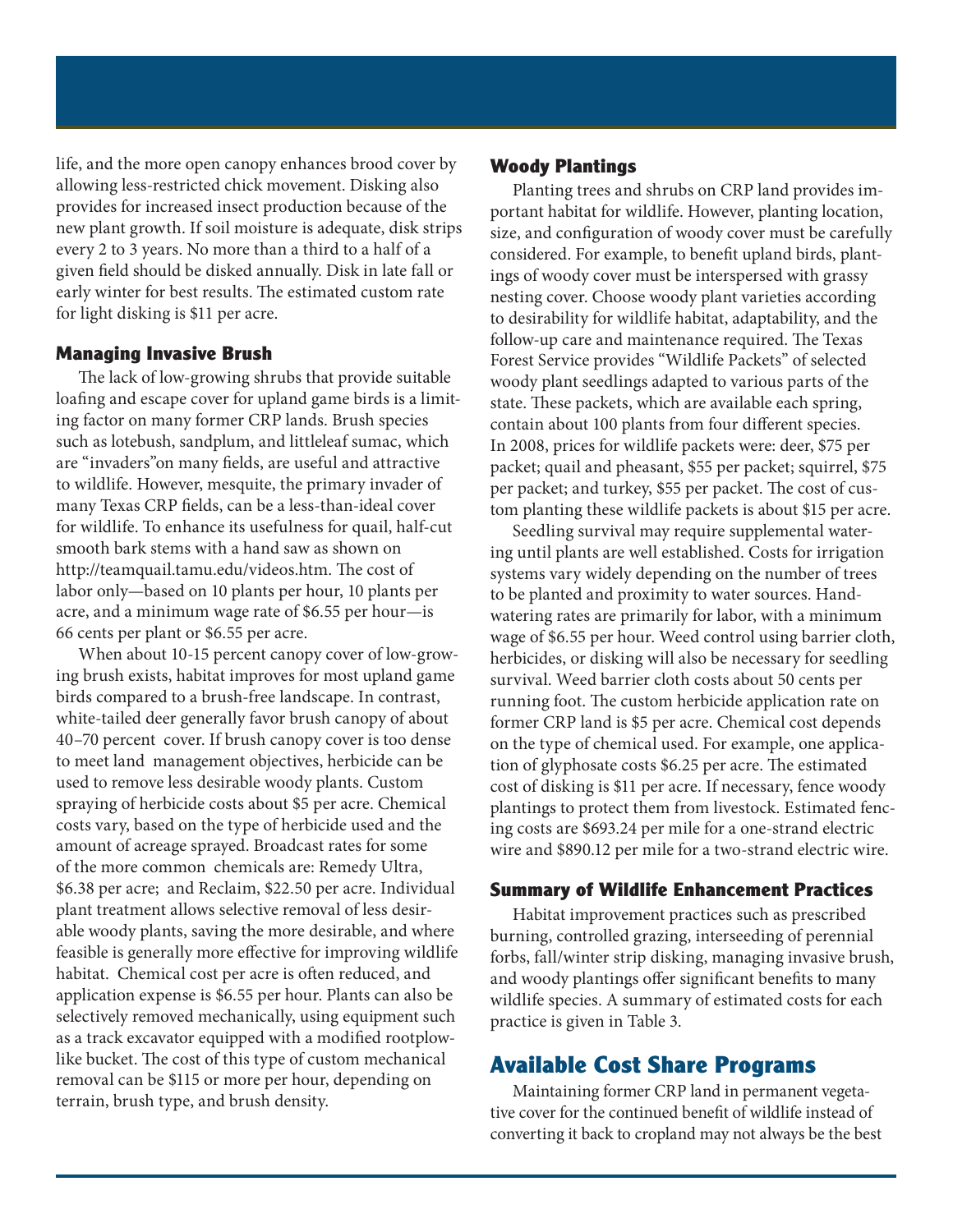| <b>Practice</b>                                                                                           | <b>Estimated cost</b>                                                                                                                                | <b>Recommended frequency</b>                                                                                             |
|-----------------------------------------------------------------------------------------------------------|------------------------------------------------------------------------------------------------------------------------------------------------------|--------------------------------------------------------------------------------------------------------------------------|
| Prescribed burning                                                                                        | $$3-$6/acre$                                                                                                                                         | Every 3 to 5 years                                                                                                       |
| Rotational grazing<br>Windmill system<br>Cross fencing                                                    | \$20,000-\$45,000 for windmill and well<br>\$693.24/mile one-strand electric<br>\$890.12/mile two-strand electric                                    | 75 year life, maintenance \$50-\$75/year<br>20-30 year life, minimal maintenance<br>20-30 year life, minimal maintenance |
| Interseeding of perennial forbs<br>Seed cost<br>Custom planting                                           | \$10-\$15/acre<br>\$15/acre                                                                                                                          | Replant as needed<br>Replant as needed                                                                                   |
| Strip disking<br>Custom disking                                                                           | \$11/accre                                                                                                                                           | Every 2 to 3 years                                                                                                       |
| Management of invasive brush<br>Half-cutting<br>Individual plant treatment                                | \$0.66/plant or \$6.55/acre, labor only<br>\$6.55/hour application, \$6-\$23/acre chemical<br>(reduced to percentage of acreage actually<br>sprayed) | As needed<br>As needed                                                                                                   |
| Broadcast spraying<br>Track excavator                                                                     | \$5/acre application, \$6-\$23/acre chemical<br>\$155/hour                                                                                           | As needed<br>As needed                                                                                                   |
| Woody plantings<br>Wildlife packets<br>Weed barrier cloth<br>Custom planting<br>Herbicide<br>(glyphosate) | \$55-\$75/packet<br>\$0.50/running foot<br>\$15/acre<br>\$6.25/acre                                                                                  | Replace dead plants as needed<br>Not necessary once plants are established<br>Replant dead plants as needed<br>As needed |
| Custom application<br>Custom disking<br>Hand watering<br>Fencing                                          | $$5/$ acre<br>\$11/acre<br>\$6.55/hour<br>\$693.24/mile one-strand electric<br>\$890.12/mile two-strand electric                                     | As needed<br>As needed<br>As needed<br>20-30 year life, minimal maintenance<br>20-30 year life, minimal maintenance      |

#### Table 3. Implementation costs for selected wildlife habitat enhancement practices used on former CRP lands

economic choice for a landowner. To make this option more attractive, the U.S. Department of Agriculture offers several cost-share programs that help offset wildlife development costs. These programs are listed below, based on the most recent information available concerning the 2008 Farm Bill. Check with a local Farm Service Agency or National Resources Conservation Service office for updates.

## **Environmental Quality Incentives Program**

The Environmental Quality Incentives Program allows landowners to apply for financial assistance for specific conservation practices. This program, administered by National Resources Conservation Service, allows continuous sign-up and pays a flat rate for eligible practices on a county-by-county basis. Program practices that may benefit wildlife include prescribed grazing, brush management, prescribed burning, range planting, cross fencing, water establishment, and windbreak and

shrub plantings. Some counties also qualify for special incentive programs for lesser prairie chickens, bobwhite quail, and Attwater's prairie chickens. These agreements pay landowners a fixed rental rate for a specific time and number of acres.

## **Wildlife Habitat Incentives Program**

The Wildlife Habitat Incentives Program encourages the creation of high-quality wildlife habitats through plans developed by National Resources Conservation Service personnel and landowners. This plan becomes the basis for a 50–75 percent restoration cost-share agreement. The contract period is 5 or 10 years. Common practices include wildlife upland habitat management, brush management, use of range seeding, prescribed burns, use of fencing, livestock exclusion, and wetland development. Grazing and recreational hunting are allowed under this agreement.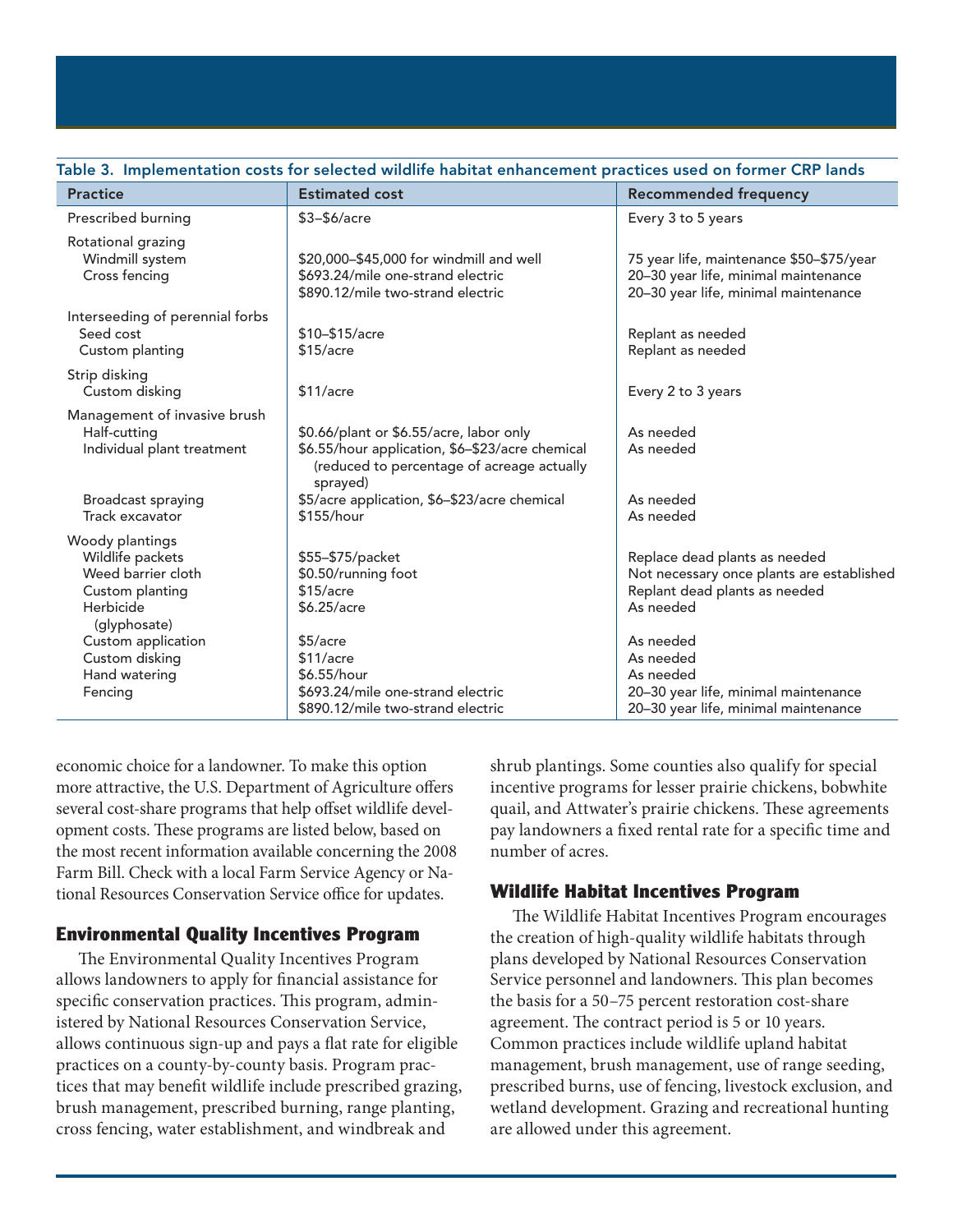## **Wetlands Reserve Program**

The Wetlands Reserve Program is a program that provides incentives for farmers and ranchers to develop wetlands (playas, for example) for maximum wildlife potential; landowners are not required to have a history of growing crops. The National Resources Conservation Service administers this program, which provides three participation options:

- ▶ **Option One:** A 10-year cost share agreement with the program paying 75 percent of restoration expenses
- ▶ **Option Two:** A 30-year conservation easement with values determined by a professional appraisal, calculated by the difference in the appraised fair market value of the total land parcel before the easement is in place and the appraised fair market value of the land parcel after the easement is in place. This option pays 75 percent of the appraised difference and 75 percent of eligible restoration costs.
- ▶ **Option Three:** A permanent easement value calculated the same way as in the 30-year easement; in this plan the program pays 100 percent of the appraised difference and 100 percent of restoration costs.

Under all three options, landowners are granted use for recreational activities, such as hunting and fishing, and maintain the right to lease the recreational uses of their land for financial gain. Grazing is not allowed under normal conditions.

#### **Grassland Reserve Program**

The Grassland Reserve Program helps landowners restore and protect grass acreage while maintaining the area as grazing land. The program supports working grazing operations, enhances plant and animal biodiversity, and protects land containing shrubs and forbs. A landowner can apply at any time with Farm Service Agency or National Resources Conservation Service. Participants voluntarily limit future land use but maintain the right to graze their animals, produce hay, harvest seed, conduct fire rehabilitation, and construct firebreaks and fences.

The program offers several enrollment options:

▶ **Option One:** permanent easement. The USDA pays landowners the fair market value of the land, less the grassland value of the land encumbered by the easement.

- ▶ **Option Two:** 30-year easement. The USDA pays 30 percent of the fair market value of the land, less the grassland value of the land encumbered by the easement.
- ▶ **Option Three:** rental agreement. Participants choose a 10-, 15-, 20-, or 30-year contract; the USDA annually pays an amount not more than 75 percent of the grazing value of the land.
- ▶ **Option Four:** a restoration agreement that works in conjunction with Options One, Two, and Three. An approved grassland management plan identifies which required restoration activities will be incorporated within the rental agreement or easement. The USDA pays up to 90 percent of restoration costs on lands that have never been cultivated and up to 75 percent of the cost of restoring grasslands that were previously cropped.

# **Income Potential on Wildlife Land**

Land managed for wildlife can provide additional income sources, such as nature tourism and commercial hunting, and may also improve overall land resale value. In the past, rural land buyers have favored fertile farmland and improved pasture. Today, however, nonagricultural buyers recognize the recreational value of rural lands. They are increasingly investing in such land and shaping the market. Availability of wildlife, established wildlife management plans, adequate fencing, and dependable water sources are some of the primary factors influencing current market prices. The Texas A&M Real Estate Center estimates that developing land for wildlife adds an average of \$75 per acre to the overall resale value.

The potential for capitalizing on nature-based tourism—including activities such as bird-watching, taking photographs, camping, and hiking—depends on the natural amenities of an area. Driving this market is the desire of many to experience nature, and observe plant and animal life. Nature-based tourism provides economic incentives for landowners to conserve the wildlife habitats on which the industry depends. According to the U.S. Fish and Wildlife Service's 2006 National Survey of Fishing, Hunting, and Wildlife Associated Recreation, that year about 1.5 million Texans took trips away from home to feed, observe, and/or photograph wildlife. Trips averaged between 9 and 14 days, and expenditures such as food,